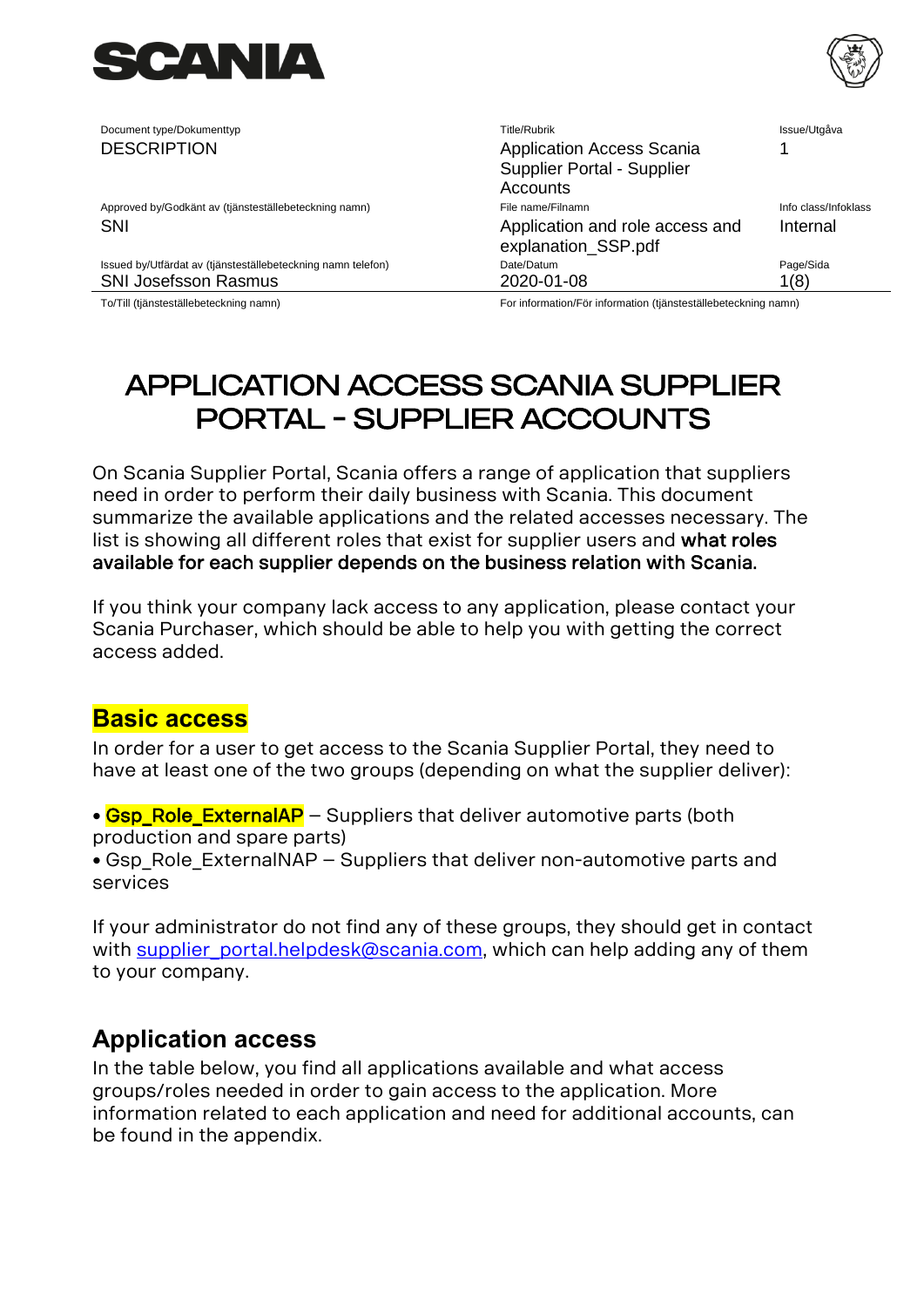



| Document type/Dokumenttyp                                    | Title/Rubrik                                           | Issue/Utgåva         |
|--------------------------------------------------------------|--------------------------------------------------------|----------------------|
| <b>DESCRIPTION</b>                                           | <b>Application Access Scania</b>                       |                      |
|                                                              | Supplier Portal - Supplier                             |                      |
|                                                              | Accounts                                               |                      |
| Approved by/Godkänt av (tjänsteställebeteckning namn)        | File name/Filnamn                                      | Info class/Infoklass |
| <b>SNI</b>                                                   | Application and role access and<br>explanation_SSP.pdf | Internal             |
| Issued by/Utfärdat av (tjänsteställebeteckning namn telefon) | Date/Datum                                             | Page/Sida            |
| <b>SNI Josefsson Rasmus</b>                                  | 2020-01-08                                             | 2(8)                 |

## **About the table**

Some applications and links to applications are already include in the 2 basic access roles and hence is the table below based on these 2 roles, if additional roles are needed, they are stated in respective column.

All applications are not available globally, so they are sorted by either SEU (delivering to Scania productions units in Europe) or SLA (delivering to Scania Production Units in South America).

| Name                           | Description                                                                                                                                                                                                    | ExternalAP                | ExternalNAP | Additio<br>nal<br>Accoun<br>t |
|--------------------------------|----------------------------------------------------------------------------------------------------------------------------------------------------------------------------------------------------------------|---------------------------|-------------|-------------------------------|
|                                |                                                                                                                                                                                                                | <b>Basic applications</b> |             |                               |
| Scania Lexicon                 | Provides defined<br>corporate<br>concepts and<br>denominations.                                                                                                                                                | Included                  | Included    | No                            |
| Scania<br><b>Standards</b>     | Here you will find<br>all Scania<br>Standards-<br>"STD"-<br>documents-<br>which are<br>available for<br>Suppliers.                                                                                             | Included                  | Included    | No                            |
| User<br>Management             | Management of<br>user information<br>and capabilities<br>depends on role.<br>Normal user can<br>update some of<br>their own user<br>information,<br>whereas<br>administrators<br>have more<br>functionalities. | Included                  | Included    | No                            |
| <b>VW Business</b><br>Platform | Volkswagen<br>Supplier Portal.                                                                                                                                                                                 | Included                  | Included    | Yes                           |
| PackIT                         | System to view,<br>approve and<br>retrieve<br>packaging<br>instructions for<br>parts.                                                                                                                          | Included                  | Included    | <b>No</b>                     |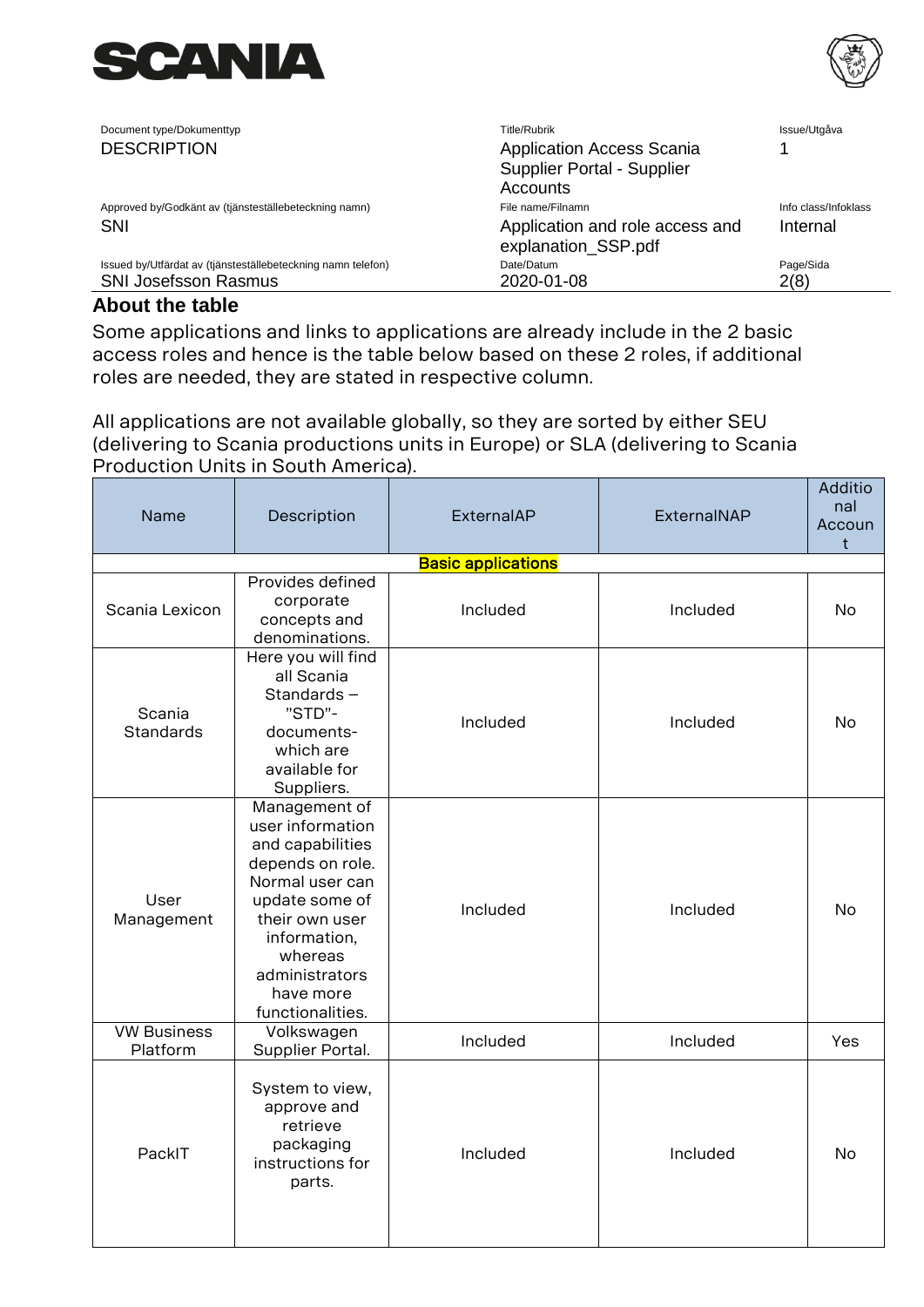



| Document type/Dokumenttyp                                    | Title/Rubrik                                           | Issue/Utgåva         |
|--------------------------------------------------------------|--------------------------------------------------------|----------------------|
| <b>DESCRIPTION</b>                                           | <b>Application Access Scania</b>                       |                      |
|                                                              | Supplier Portal - Supplier                             |                      |
|                                                              | Accounts                                               |                      |
| Approved by/Godkänt av (tjänsteställebeteckning namn)        | File name/Filnamn                                      | Info class/Infoklass |
| <b>SNI</b>                                                   | Application and role access and<br>explanation_SSP.pdf | Internal             |
| Issued by/Utfärdat av (tjänsteställebeteckning namn telefon) | Date/Datum                                             | Page/Sida            |
| <b>SNI Josefsson Rasmus</b>                                  | 2020-01-08                                             | 3(8)                 |

|                   | Globally available                                                                                                          |                           |                                           |     |
|-------------------|-----------------------------------------------------------------------------------------------------------------------------|---------------------------|-------------------------------------------|-----|
| TeamRoom          | Collaboration<br>area, where<br>suppliers can<br>share documents<br>and information<br>with Scania in<br>specified project. | <b>TeamRoomSuppliers</b>  | <b>TeamRoomSuppliers</b>                  | No  |
| eQ2 portal        | Quality portal that<br>handles PPAP<br>submissions,<br>change request<br>and deviations<br>(product and<br>transport).      | Included                  | Gsp_App_eQuality                          | Yes |
| ePerformance      | Shows the<br>delivery precision<br>and quality<br>performance of<br>the supplier.                                           | Included                  | Gsp_App_ePerformance                      | No  |
| Webstars          | Transport<br>booking and<br>follow up.                                                                                      | Gsp_App_Webstars          | Gsp_App_Webstars                          | Yes |
| OCS Web<br>(LTSD) | System to submit<br>documents<br>related to<br>Country of Origin<br>(in context of free<br>trade<br>agreements).            | Gsp_App_OCSWebProd        | Gsp_App_OCSWebProd                        | No  |
|                   |                                                                                                                             | <b>Only Europe</b>        |                                           |     |
| Embasy            | Ordering system<br>for Scania<br>packaging.                                                                                 | Embasy_Role_Supplier      | Embasy_Role_Supplier;<br>Embasy_Role_Pool | No  |
| Wed-EDI           | Web application<br>for EDI messages.                                                                                        | Gsp_App_Web-EDI           | Gsp_App_Web-EDI                           | Yes |
|                   |                                                                                                                             | <b>Only South America</b> |                                           |     |
| ePackaging        | Packaging plans<br>for South<br>American<br>suppliers.                                                                      | Gsp_App_ePackaging        | Gsp_App_ePackaging                        | No  |
| eTooling          | System for<br>keeping track of<br>Scania tooling<br>(suppliers to<br>submit related<br>info).                               | eTooling_External_Users   | eTooling_External_Users                   | No  |
| eTaxes            | System where tax<br>related to part<br>numbers can be<br>found.                                                             | Gsp_App_eTaxes            | Gsp_App_eTaxes                            | No  |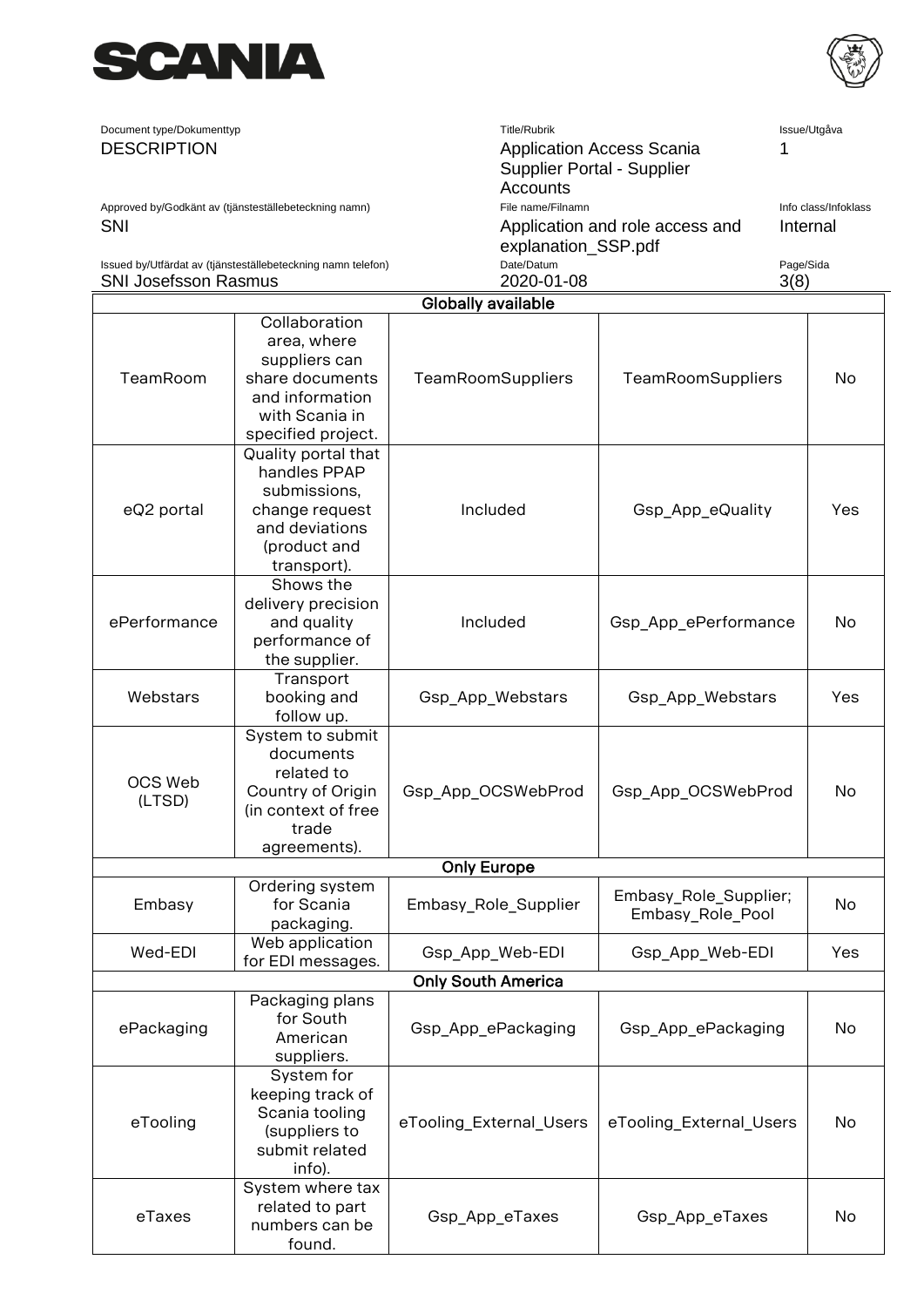



| Document type/Dokumenttyp   |                                                              | Title/Rubrik          |                                                                |           | Issue/Utgåva         |
|-----------------------------|--------------------------------------------------------------|-----------------------|----------------------------------------------------------------|-----------|----------------------|
| <b>DESCRIPTION</b>          |                                                              | Accounts              | <b>Application Access Scania</b><br>Supplier Portal - Supplier |           |                      |
|                             | Approved by/Godkänt av (tjänsteställebeteckning namn)        | File name/Filnamn     |                                                                |           | Info class/Infoklass |
| <b>SNI</b>                  |                                                              | explanation_SSP.pdf   | Application and role access and                                |           | Internal             |
|                             | Issued by/Utfärdat av (tjänsteställebeteckning namn telefon) | Date/Datum            |                                                                | Page/Sida |                      |
| <b>SNI Josefsson Rasmus</b> |                                                              | 2020-01-08            |                                                                | 4(8)      |                      |
| Wed-EDI (SLA)               | Web application                                              | WedEDISLA External Us | WedEDISLA_External_Us                                          |           | No                   |
|                             | for EDI messages.                                            | ers                   | ers                                                            |           |                      |

## **Appendix**

## **Scania Lexicon**

No extra account needed and credentials are the same as for Supplier Portal.

First time you are about to login: Enter your company name in the Client window and your User name and Password.

## **Scania Standards**

No extra account needed and credentials are the same as for Supplier Portal.

Please note: There is a subscription functionality within the application, so you can receive notifications as soon as a standard is updated. It is recommended to use, in order to fulfil the requirements stated in STD3868.

|                       | <b>Technical Information Library</b> |                            |   |  |
|-----------------------|--------------------------------------|----------------------------|---|--|
| Information Product = | All New Documents                    | E-mail Notification        |   |  |
|                       |                                      |                            |   |  |
| Product:              |                                      | Scania Corporate Standards | ۰ |  |
| Language:             | English                              |                            | ٠ |  |
| e-mail address:       |                                      |                            |   |  |
|                       |                                      | <b>O</b> Subscribe         |   |  |
| Product<br>Lang       |                                      | e-mail address             |   |  |

#### **User management**

No extra account needed and credentials are the same as for Supplier Portal.

System that handles the account and accesses for all external users. There are 2 different accesses within the application, normal user and dministrator.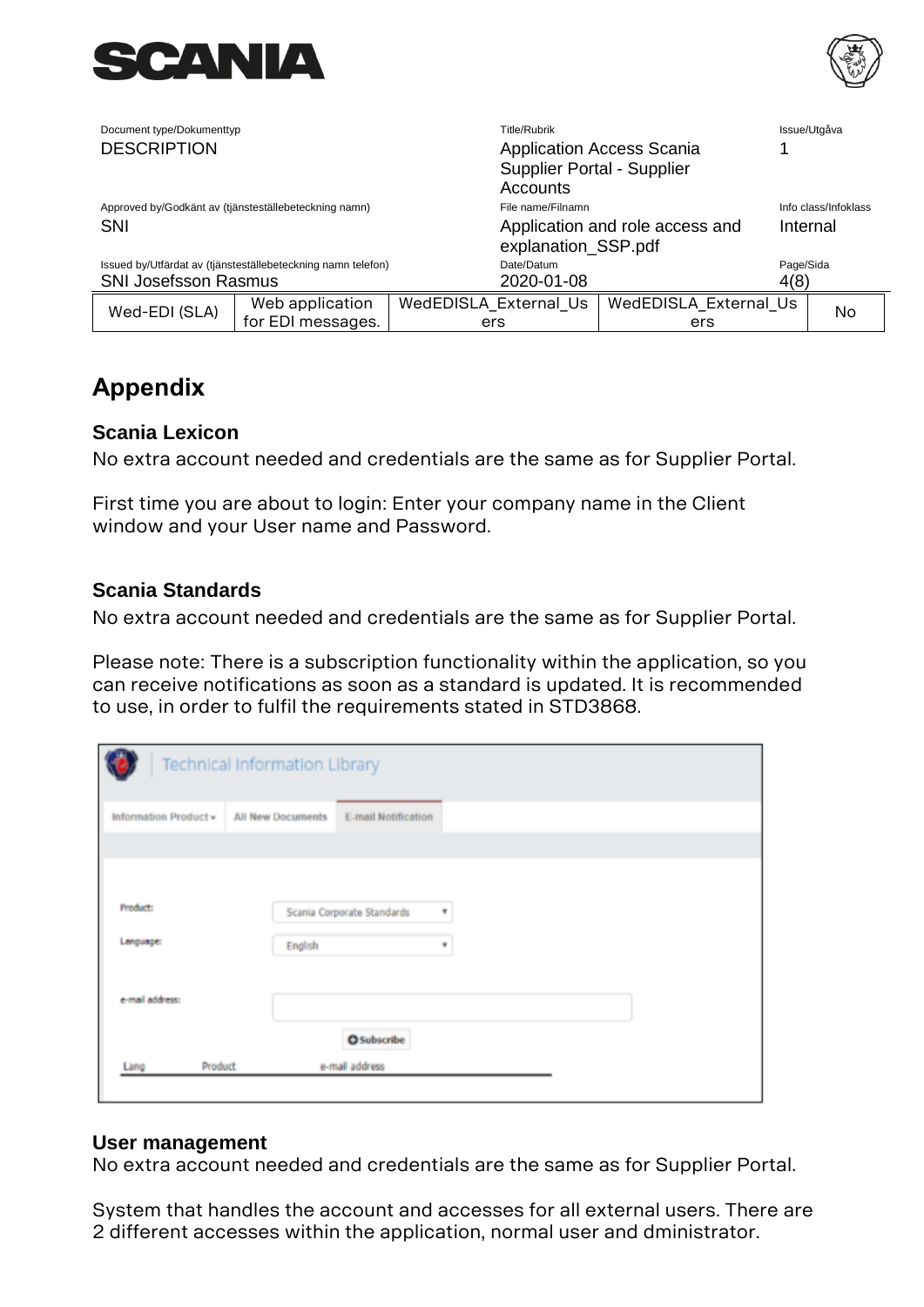

| Document type/Dokumenttyp                                    | Title/Rubrik                                                   | Issue/Utgåva         |
|--------------------------------------------------------------|----------------------------------------------------------------|----------------------|
| <b>DESCRIPTION</b>                                           | <b>Application Access Scania</b><br>Supplier Portal - Supplier |                      |
|                                                              | Accounts                                                       |                      |
| Approved by/Godkänt av (tjänsteställebeteckning namn)        | File name/Filnamn                                              | Info class/Infoklass |
| SNI                                                          | Application and role access and<br>explanation_SSP.pdf         | Internal             |
| Issued by/Utfärdat av (tjänsteställebeteckning namn telefon) | Date/Datum                                                     | Page/Sida            |
| <b>SNI Josefsson Rasmus</b>                                  | 2020-01-08                                                     | 5(8)                 |
|                                                              |                                                                |                      |

Normal user: Will be able to update information related to your own account (not password)

Admin user: Will be able to create/modify/erase users for their company (can hand out access and change password). For more information, please see the [instructions on Supplier Portal.](https://supplier.scania.com/helpdesk-support/) (available for logged in users)

For questions related to the User management system, please contact:

South American Suppliers: [Supplierportal.sla@scania.com](mailto:Supplierportal.sla@scania.com) The rest of the World: [supplier\\_portal.helpdesk@scania.com](mailto:supplier_portal.helpdesk@scania.com)

## **VW Business platform (ONE KBP)**

Need for separate account, which is administrated by Volkswagen.

For more information, see<https://www.vwgroupsupply.com/>.

Support page: [https://www.vwgroupsupply.com/one](https://www.vwgroupsupply.com/one-kbppub/en/kbp_public/support/support.html)[kbppub/en/kbp\\_public/support/support.html](https://www.vwgroupsupply.com/one-kbppub/en/kbp_public/support/support.html)

## **PackIT**

No extra account needed and credentials same as for Supplier Portal.

## **Teamroom**

No extra account needed and credentials are the same as for Supplier Portal. When you have logged in for the first time, your Scania contact need to add you to the appropriate project in order to get access to the information.

For support with the application, please contact: [teamroom@scania.com](mailto:teamroom@scania.com).

#### **Confidential teamroom**

Sometimes there is a need to share classified information, and then Scania also offers a more secured version of Teamroom, called "Confidential Teamroom". If you are asked to use this application, you need to first have access to the ordinary Teamroom and then you need to ask your Scania

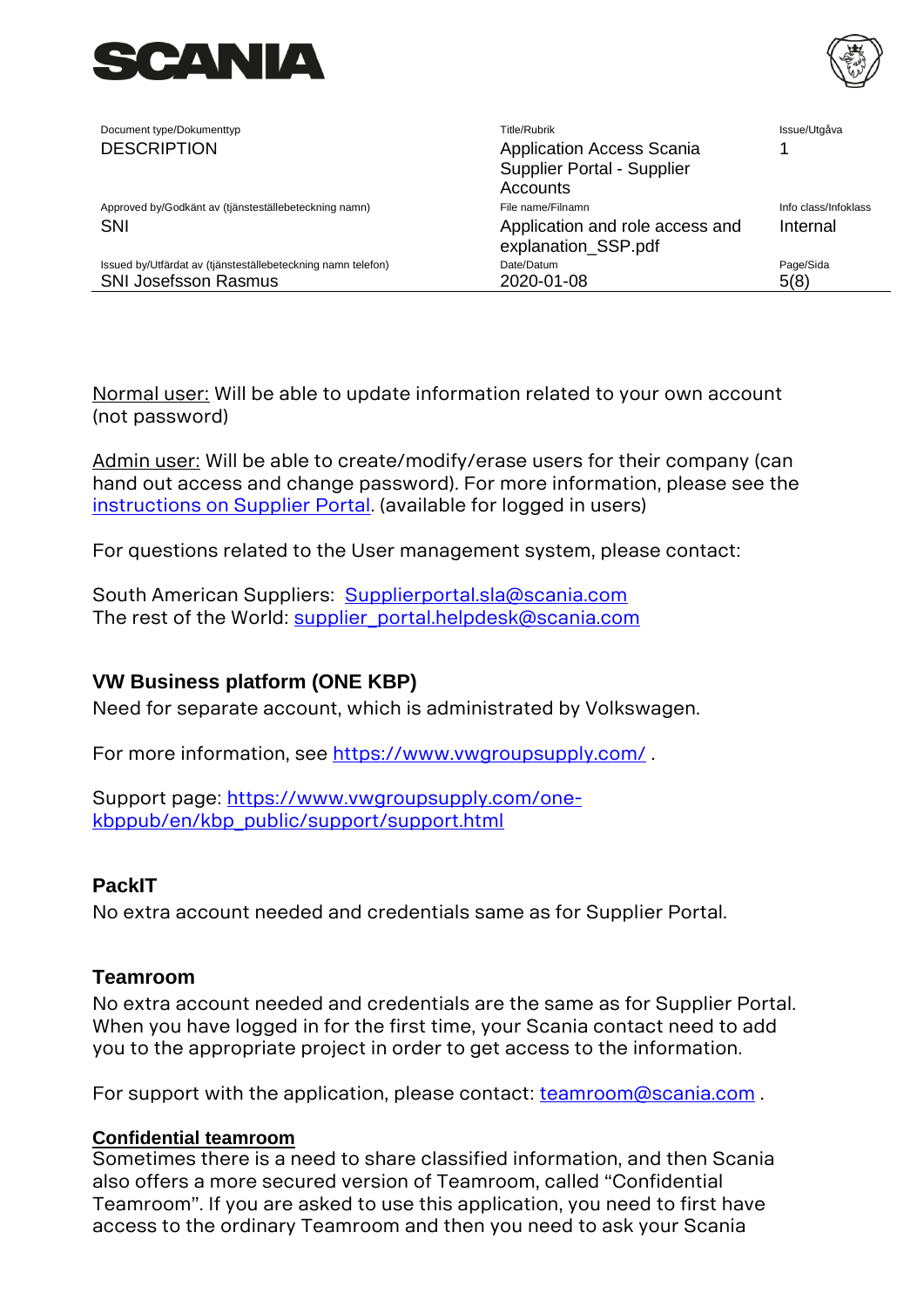



| Document type/Dokumenttyp                                    | <b>Title/Rubrik</b>                                    | Issue/Utgåva         |
|--------------------------------------------------------------|--------------------------------------------------------|----------------------|
| <b>DESCRIPTION</b>                                           | <b>Application Access Scania</b>                       |                      |
|                                                              | Supplier Portal - Supplier                             |                      |
|                                                              | Accounts                                               |                      |
| Approved by/Godkänt av (tjänsteställebeteckning namn)        | File name/Filnamn                                      | Info class/Infoklass |
| <b>SNI</b>                                                   | Application and role access and<br>explanation_SSP.pdf | Internal             |
| Issued by/Utfärdat av (tjänsteställebeteckning namn telefon) | Date/Datum                                             | Page/Sida            |
| <b>SNI Josefsson Rasmus</b>                                  | 2020-01-08                                             | 6(8)                 |

colleague to order OTP(One-time password) functionality for your account. If the Scania contact aren't aware of how to order this, you can tell them that it is orderable via ScaniaNow or OrderIT (access "OTP for XDS").

## **eQ2 portal**

Separate account needed.

A separate administrator is required for the eQ2 portal and for the creation of the first eQ2 administrator, you are asked to get in contact with your Scania Purchaser.

After the creation of the admin account, the administrator will be able to create new accounts in eQ2 for the rest of their company.

### Mapping of accounts:

All users of eQ2 portal will have a separate account, with separate credentials, but after first login, the Supplier Portal and eQ2 portal accounts are mapped, which means that the user will be automatically logged in to eQ2 for the future.

For more information and user guides (both for administrators and users), please see the [eQ2 portal page.](https://supplier.scania.com/helpdesk-support/) (only available for logged in users).

Support questions to be directed to [purchasing.system.support@scania.com](mailto:purchasing.system.support@scania.com) .

## **ePerformance**

No extra account needed and credentials are the same as for Supplier Portal.

For questions related to the ePerformance application, please contact:

South American Suppliers: [Supplierportal.sla@scania.com](mailto:Supplierportal.sla@scania.com) The rest of the World: [supplier\\_portal.helpdesk@scania.com](mailto:supplier_portal.helpdesk@scania.com)

Or your responsible Material Planner (logistic) and Supplier Quality Engineer (quality).

## **Webstars**

Separate account needed.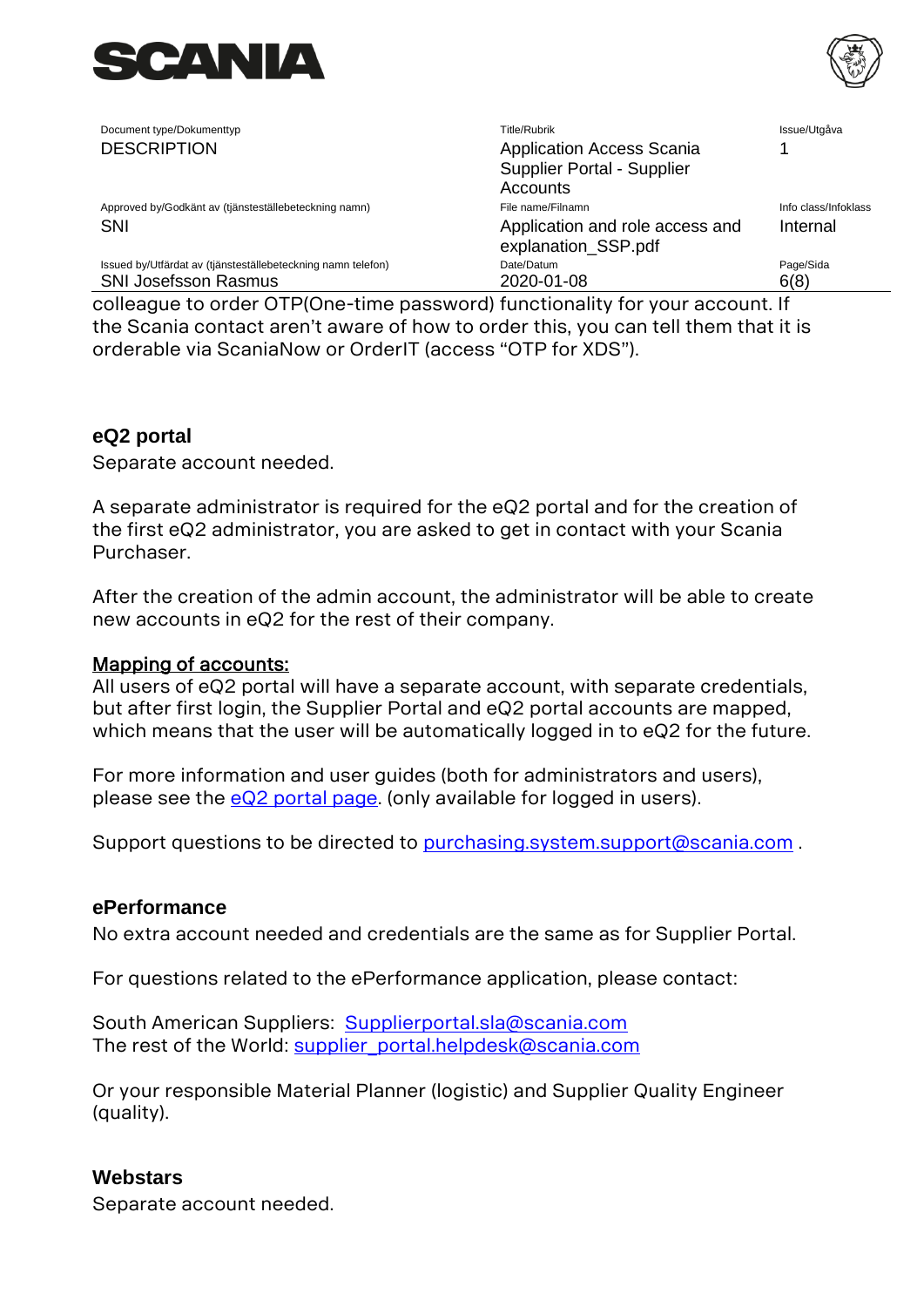

Document type/Dokumenttyp **Title/Rubrik** Title/Rubrik Issue/Utgåva

DESCRIPTION **Application Access Scania** Supplier Portal - Supplier **Accounts** 1 Approved by/Godkänt av (tjänsteställebeteckning namn) File name/Filnamn Info class/Infoklass Info class/Infoklass SNI Application and role access and state and role access and state and role access and state and role access and explanation\_SSP.pdf Internal Issued by/Utfärdat av (tjänsteställebeteckning namn telefon) Date/Datum Page/Sida SNI Josefsson Rasmus 2020-01-08 2020-01-08 7(8)

Please contact your responsible Material Planner at Scania to get your account and access.

## **OCS Web**

No extra account needed and credentials are the same as for Supplier Portal.

For questions related to the OCS Web applications, please contact: [customs@scania.com](mailto:customs@scania.com) .

## **Embasy**

No extra account needed and credentials are the same as for Supplier Portal.

For support regarding the application or packaging related questions, please contact: [packaging.planning@scania.com](mailto:packaging.planning@scania.com)

## **Web-EDI**

Separate account needed.

Scania Purchaser responsible for initiate the process for onboarding of Suppliers to EDI. If decision is taken that Web-EDI should be used, the logistic team will create an account for the supplier.

For support in the onboarding process: [scania.supplychain@edionet.net](mailto:scania.supplychain@edionet.net)

#### **ePackaging**

No extra account needed and credentials are the same as for Supplier Portal.

For questions related to the application, please contact: Supplierportal.sla@scania.com eTooling No extra account needed and credentials are the same as for Supplier Portal.

For questions related to the application, please contact: [supplierportal.sla@scania.com](mailto:supplierportal.sla@scania.com)